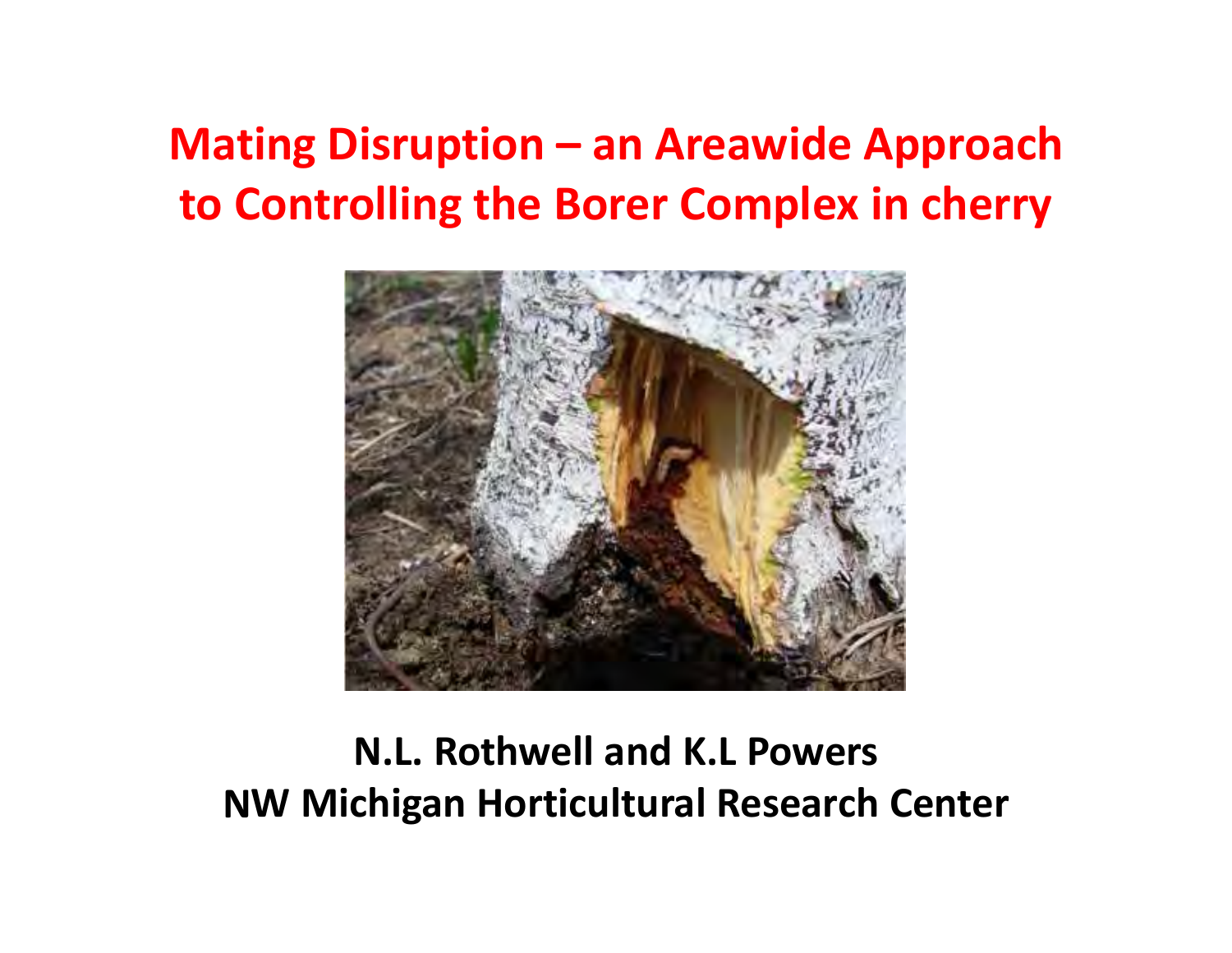### **Borer Complex**

- $\bullet$ Pest complex consists of three species:
	- – $-$  Peachtree borer









– $-$  American plum borer





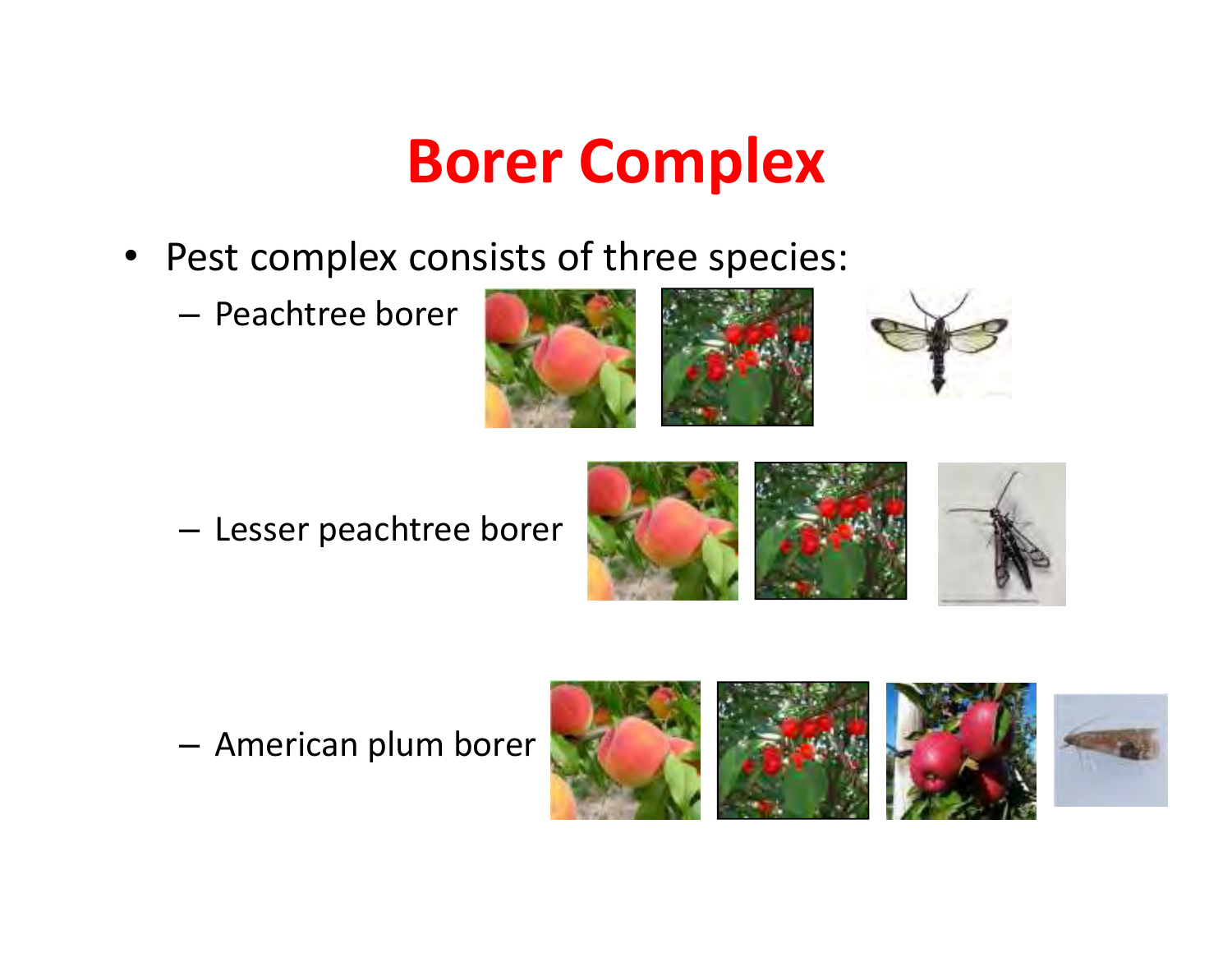- Most MI cherries are harvested mechanically and shakers can cause damage to trunks
- Trunk damage increases potential for borer egg laying
- Borers have become a major pest to cherries
	- APB does not need damage to bore into trunks

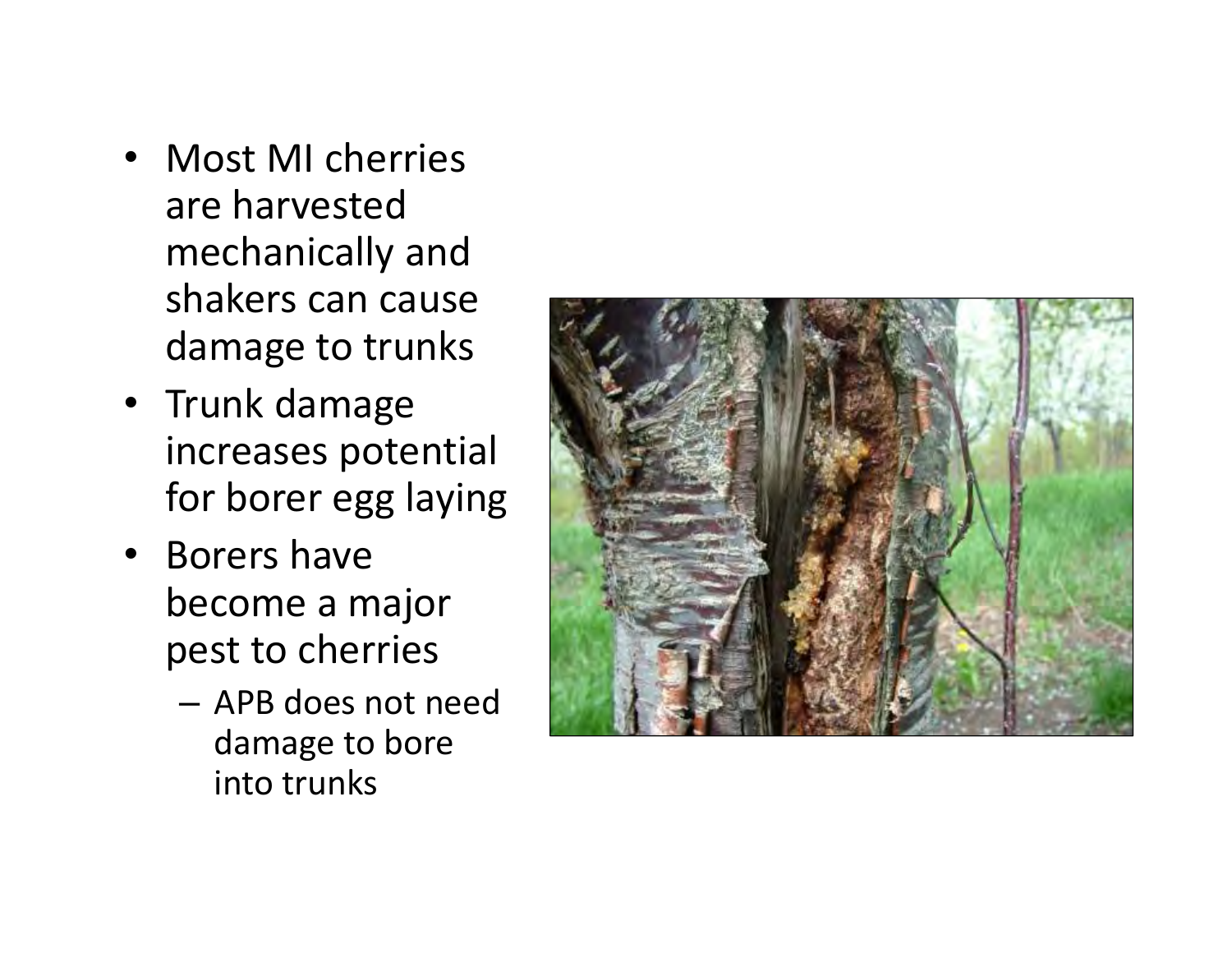- All three species have similar lifecycles
	- $-$  Larval stage causes the primary damage
- • Controlling all species can be difficult because they are active at different times throughout the season

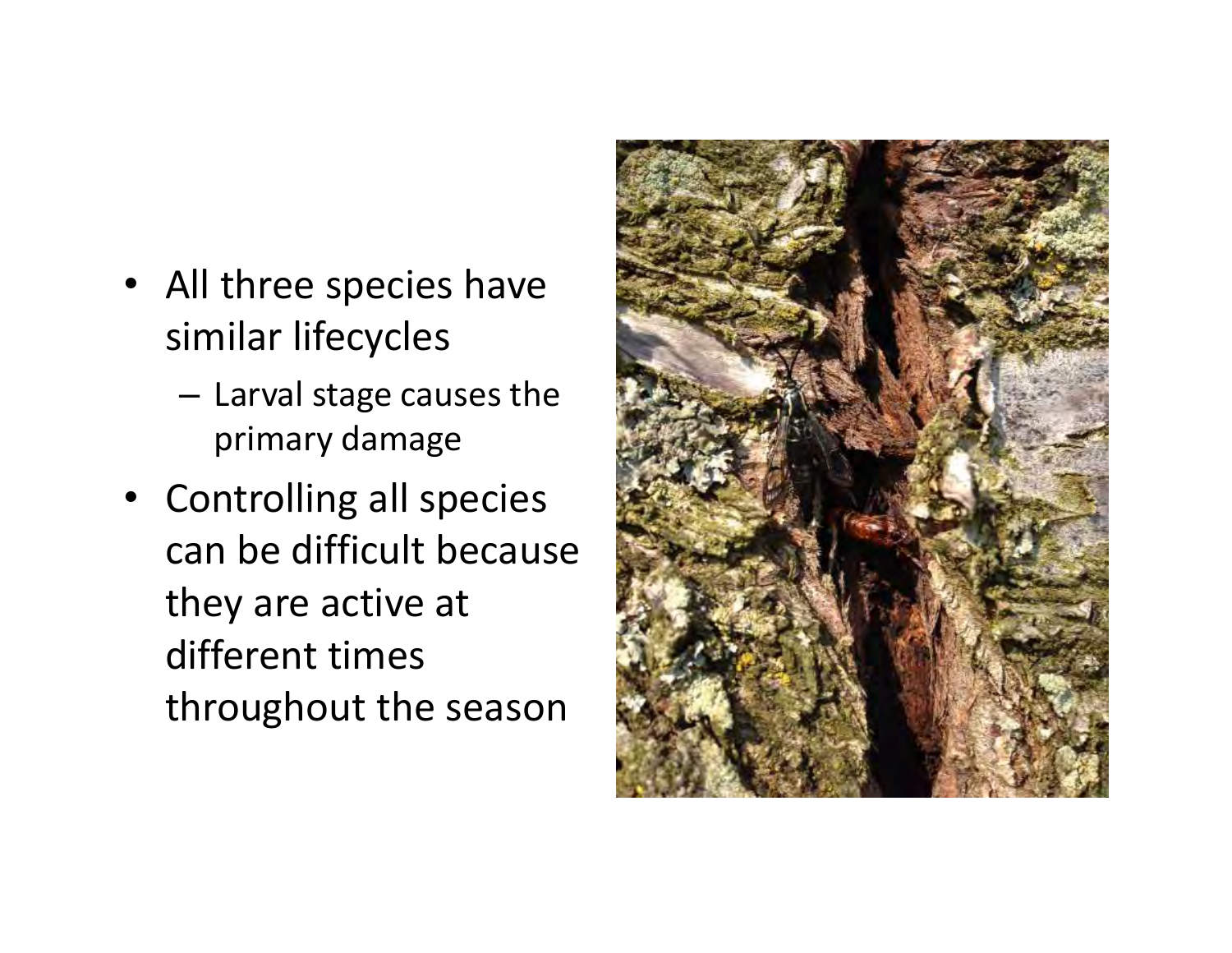

Date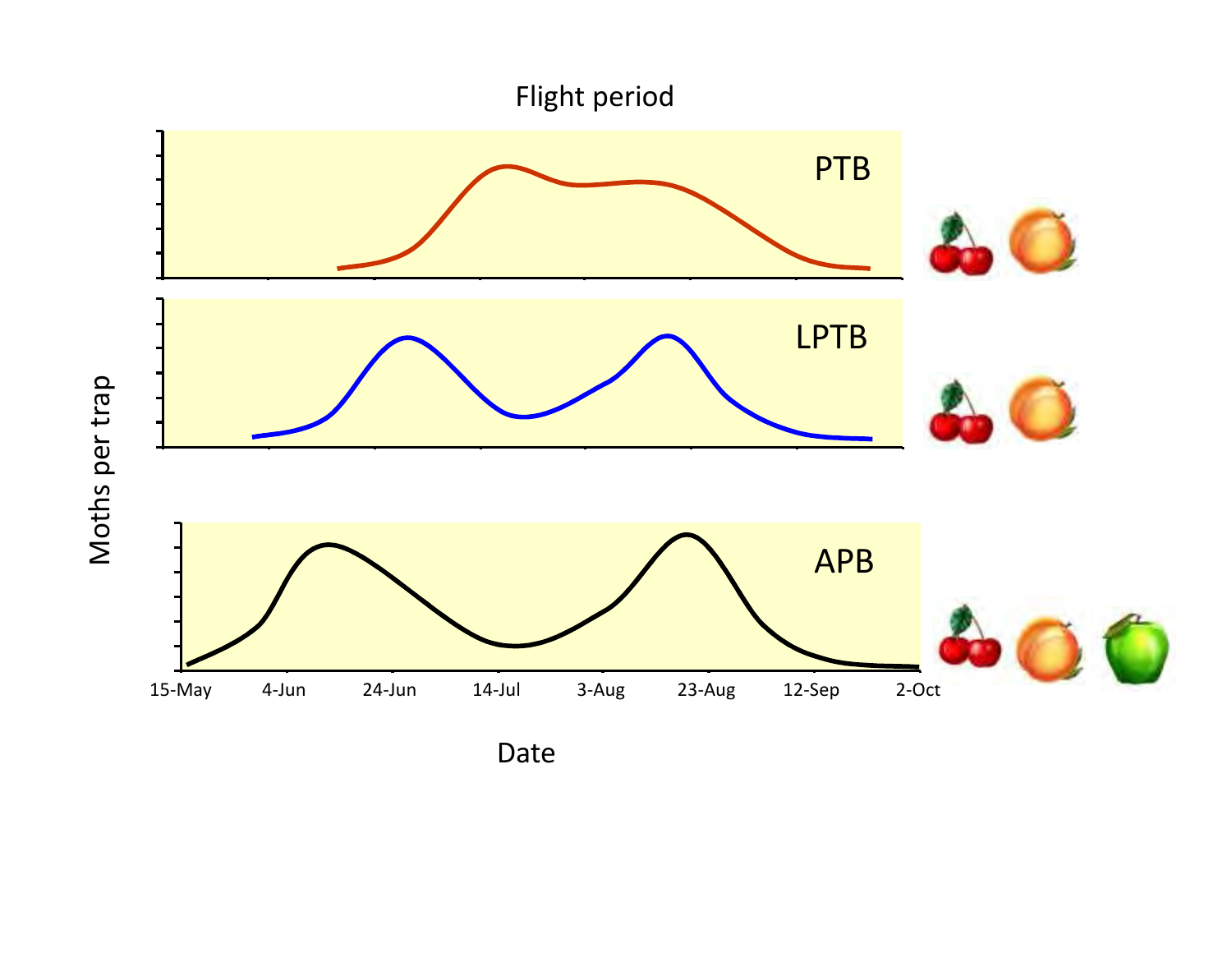# **Control Options**

- •Primary control strategy:
	- –- Trunk sprays with OP chlorpyrifos (Lorsban)
	- EPA is reviewing OP use
		- Reviews can be a first step phase down
- • Pheromone mating disruption
	- –- Only available for PTB and LPTB
	- –- Preliminary work suggests mating disruption not effective in small blocks (10A)

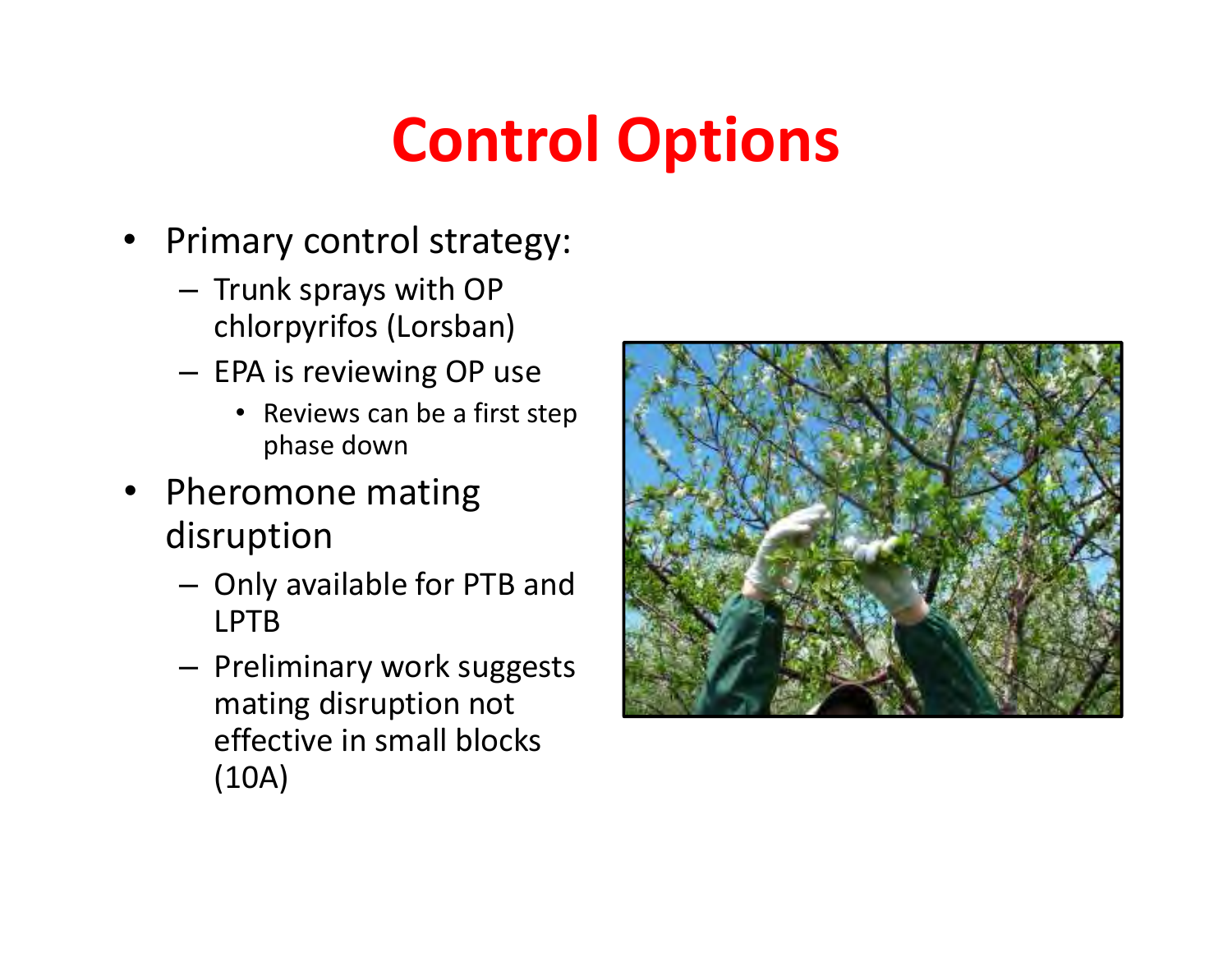## **Preliminary Trial with Borer MD**

- •Three year trial (2009-2011)
- Two farms, *10 acre* blocks divided into 3 sections:

UTC, ½ rate of MD, full rate of MD

- Trapped for all three borers in '09,'10, and '11
- Trunk sampled 3x per season in '10 and '11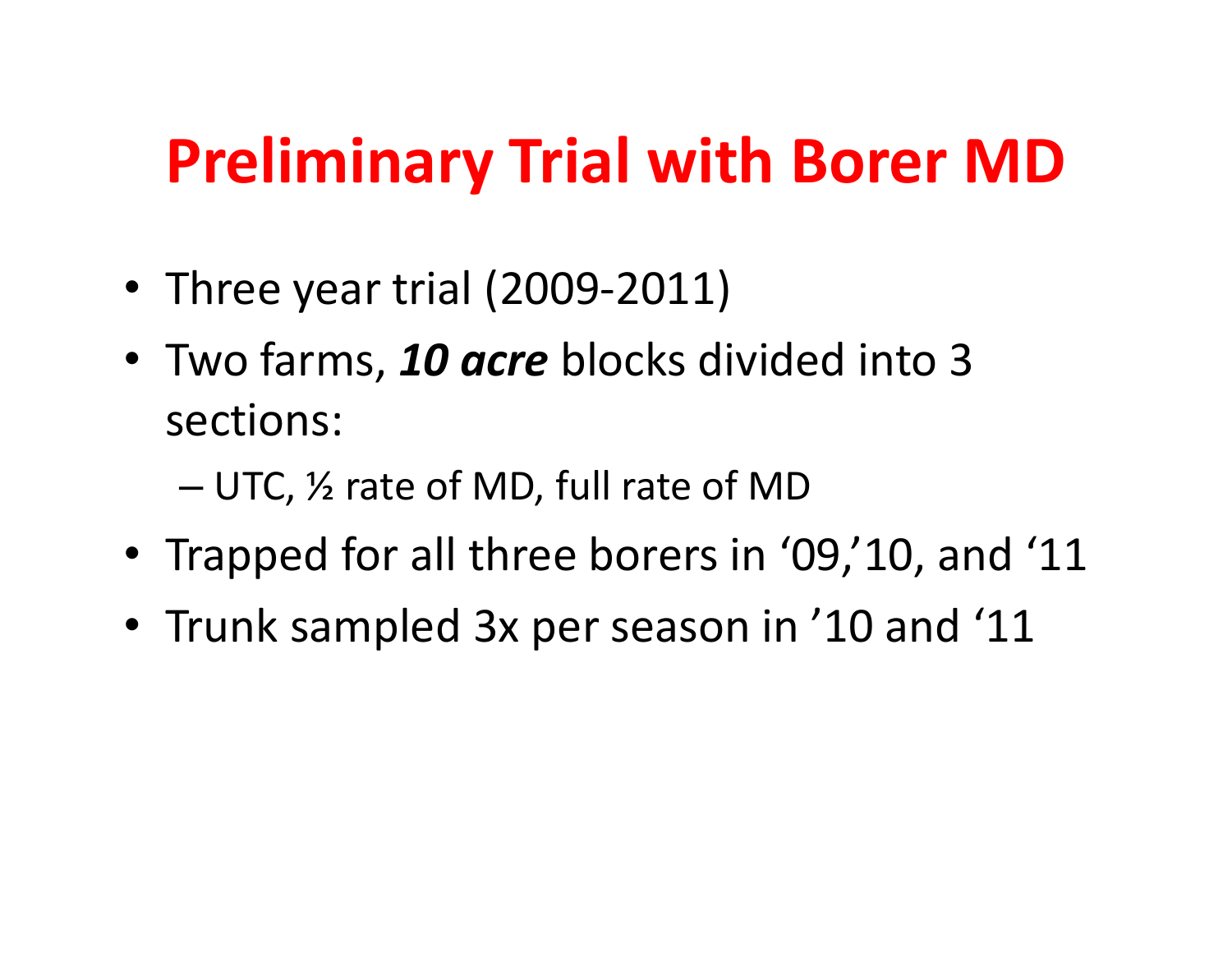## **Trap shutdown in treated areas**

| Season-long trap catch |            |                |                |                 |                |                |                |
|------------------------|------------|----------------|----------------|-----------------|----------------|----------------|----------------|
|                        |            | Farm A         |                |                 | Farm B         |                |                |
|                        |            | 2009           | 2010           | 2011            | 2009           | 2010           | 2011           |
| <b>LPTB</b>            | <b>UTC</b> | 14             | 6              | 20 <sup>l</sup> | 97             | 56             | 3              |
|                        | $1/2$ rate | $\Omega$       | $\mathbf 1$    | $\Omega$        | $\Omega$       | 3              | O              |
|                        | full rate  | $\overline{0}$ | $\mathbf{1}$   | $\Omega$        | $\overline{0}$ | $\overline{0}$ | O              |
| <b>GPTB</b>            | <b>UTC</b> | $\overline{3}$ | $\overline{2}$ | 13              | 54             | 28             | 5              |
|                        | $1/2$ rate | $\overline{0}$ | $\overline{0}$ | $\Omega$        | $\overline{0}$ | $\overline{0}$ | $\overline{0}$ |
|                        | full rate  | $\overline{0}$ | $\overline{0}$ | Ω               | $\overline{0}$ | $\overline{0}$ | $\Omega$       |
| <b>APB</b>             | <b>UTC</b> |                | 55             | 70              |                | 208            | 277            |
|                        | $1/2$ rate |                | 44             | 37              |                | 133            | 185            |
|                        | full rate  |                | 65             | 55              |                | 145            | 156            |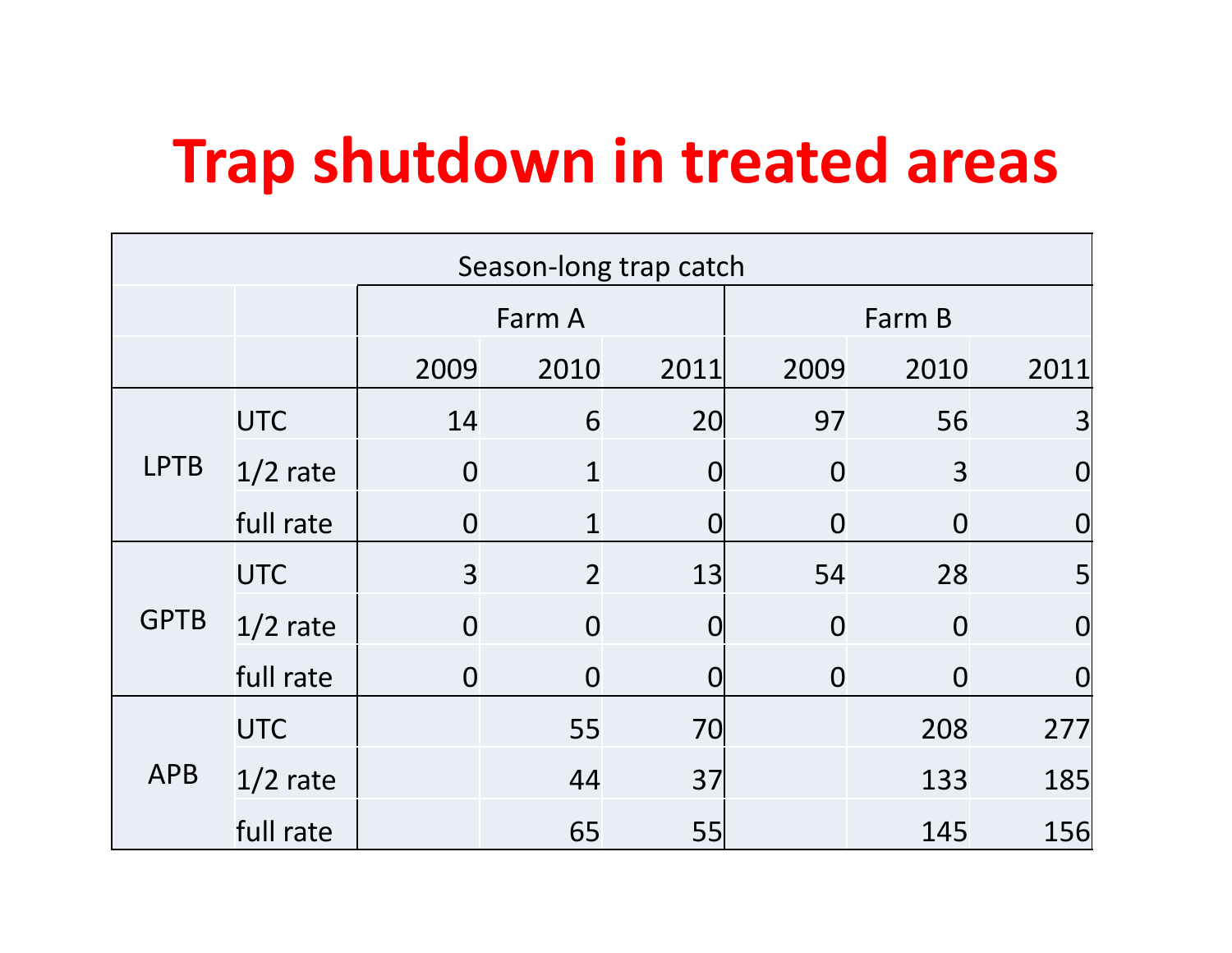### Trunk samples for PTB larvae + exuvia

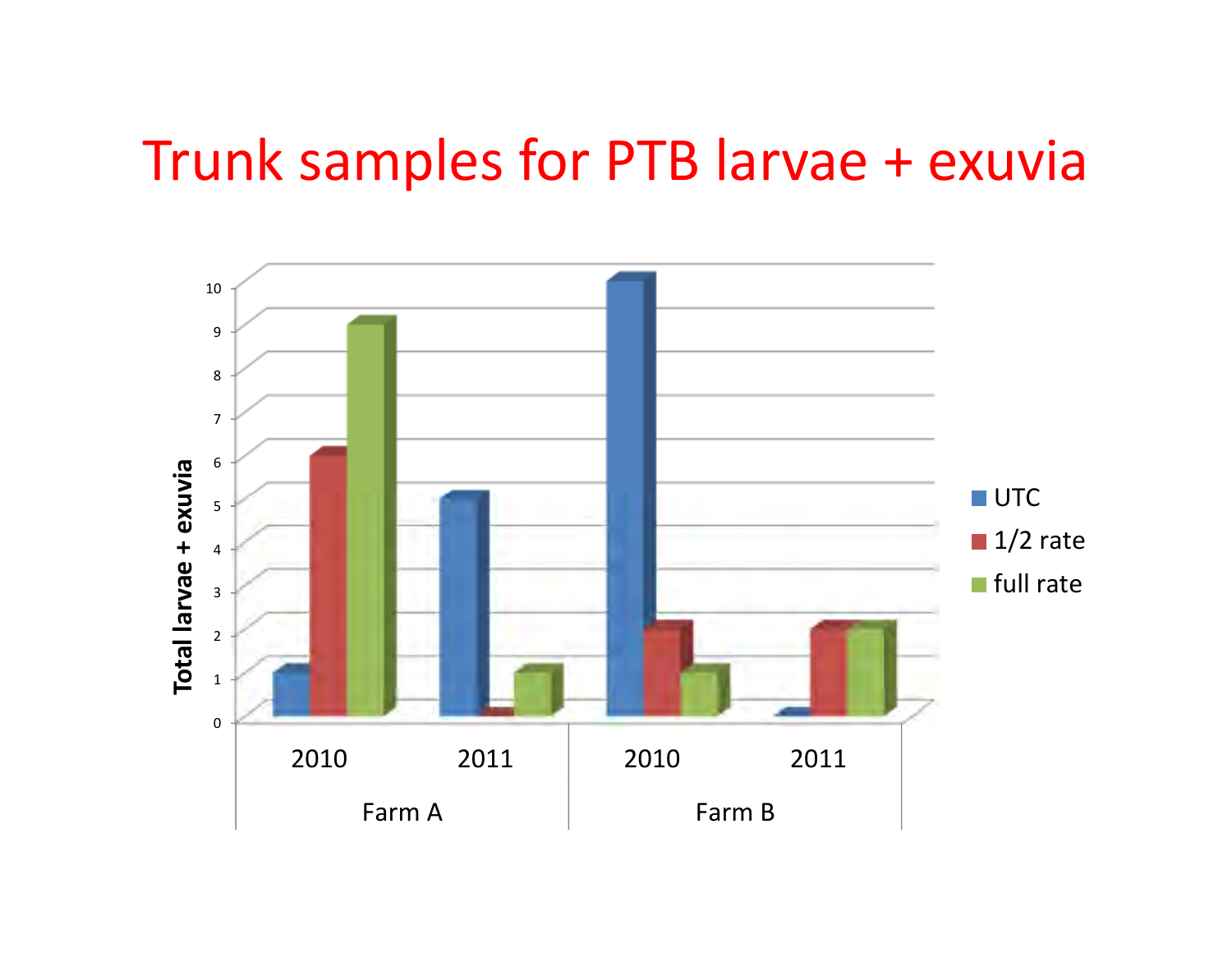### Trunk samples for LPTB larvae + exuvia

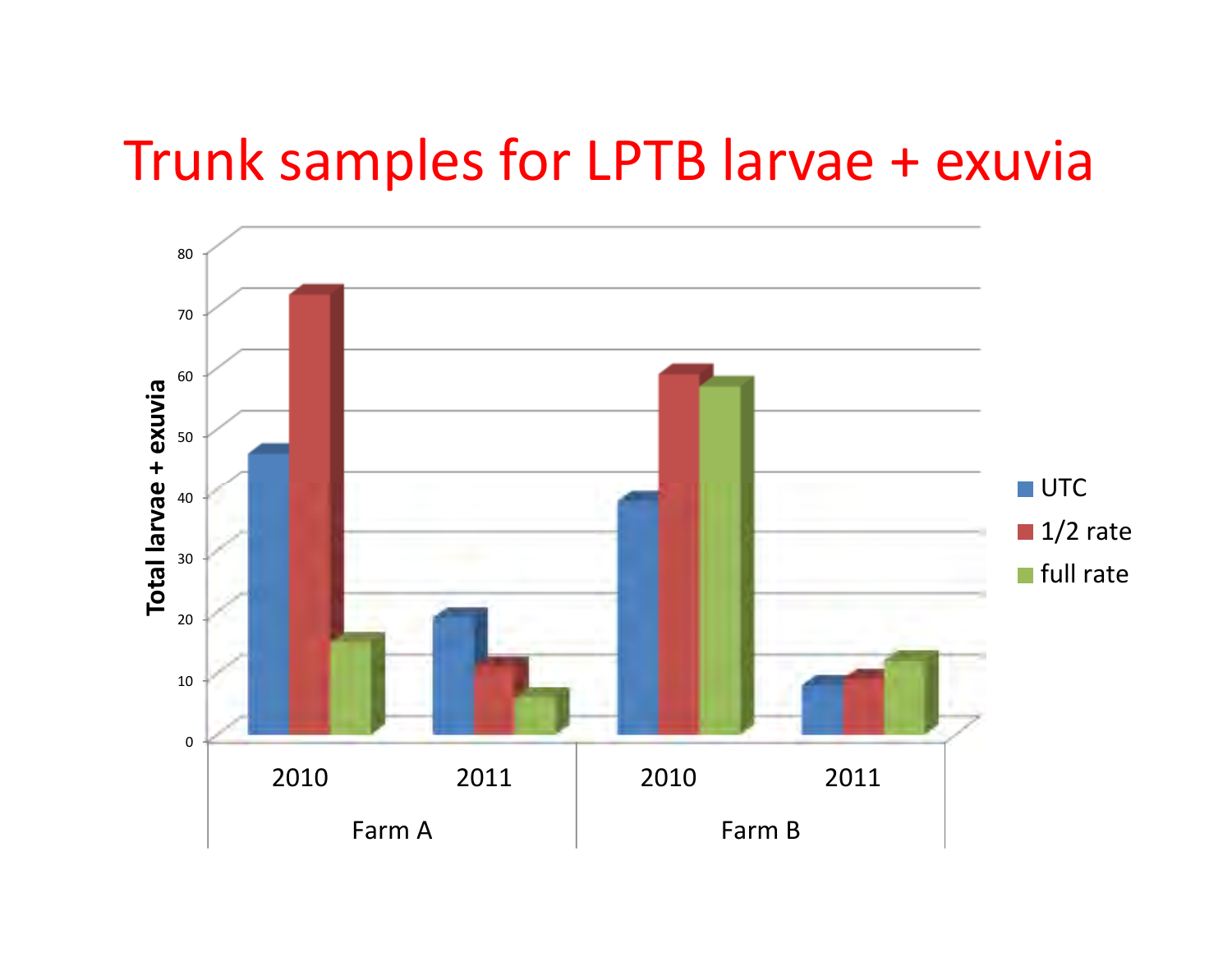#### **Area-wide Approach**

- Three year study (2011 –2013)
- Conducted on 3 farms  $-$  In sweets and tarts
- Disrupted majority of contiguous stone fruit acreage
	- 60 acres on Farm A
	- –66 acres on Farm B
	- 60 acres on Farm C
	- 30 acres UTC on farm B

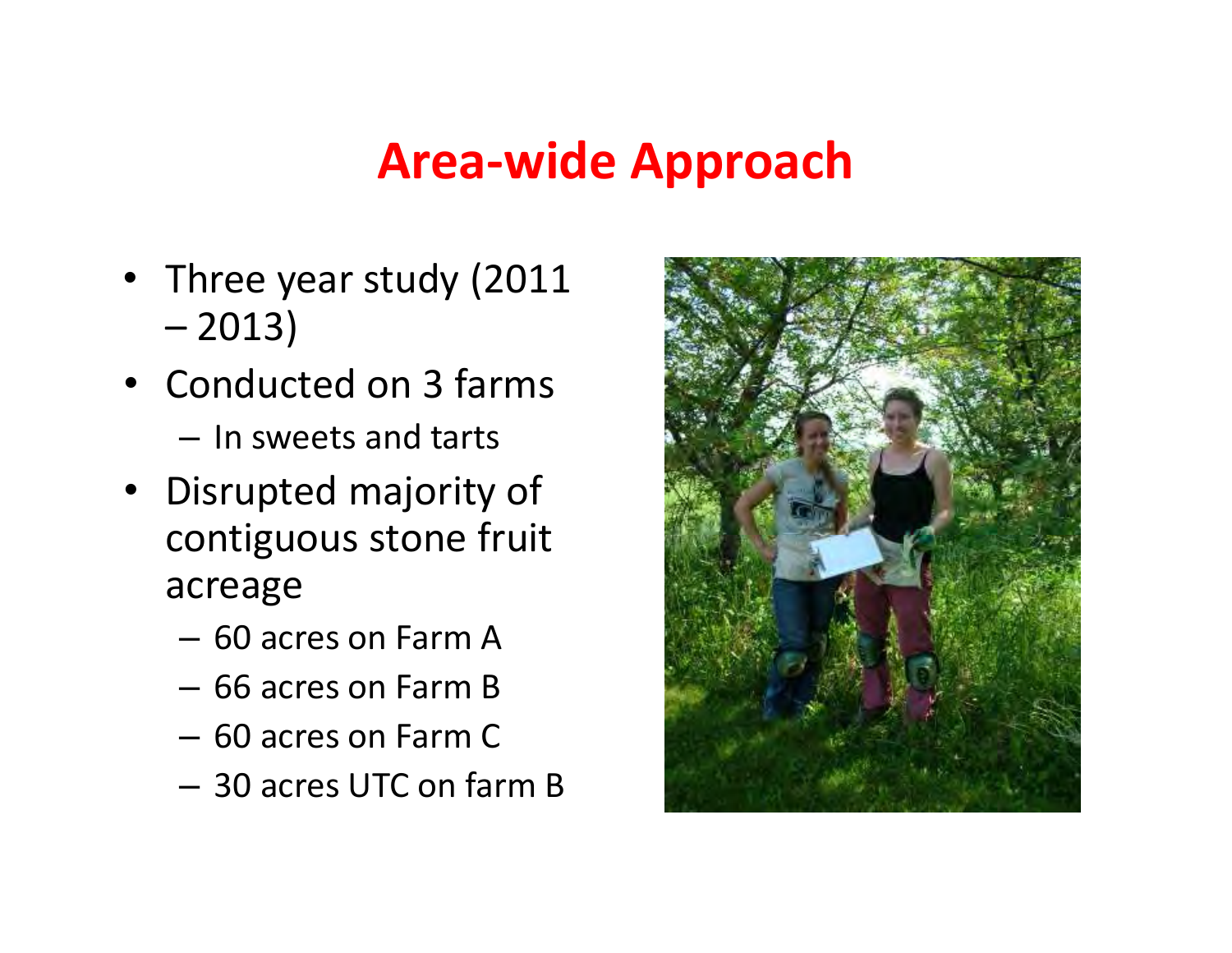### **Areawide Borer Mating Disruption Map**

Treated Area = Black ( $\approx$ 150 acres)

Untreated Area = Blue (~30 acres)

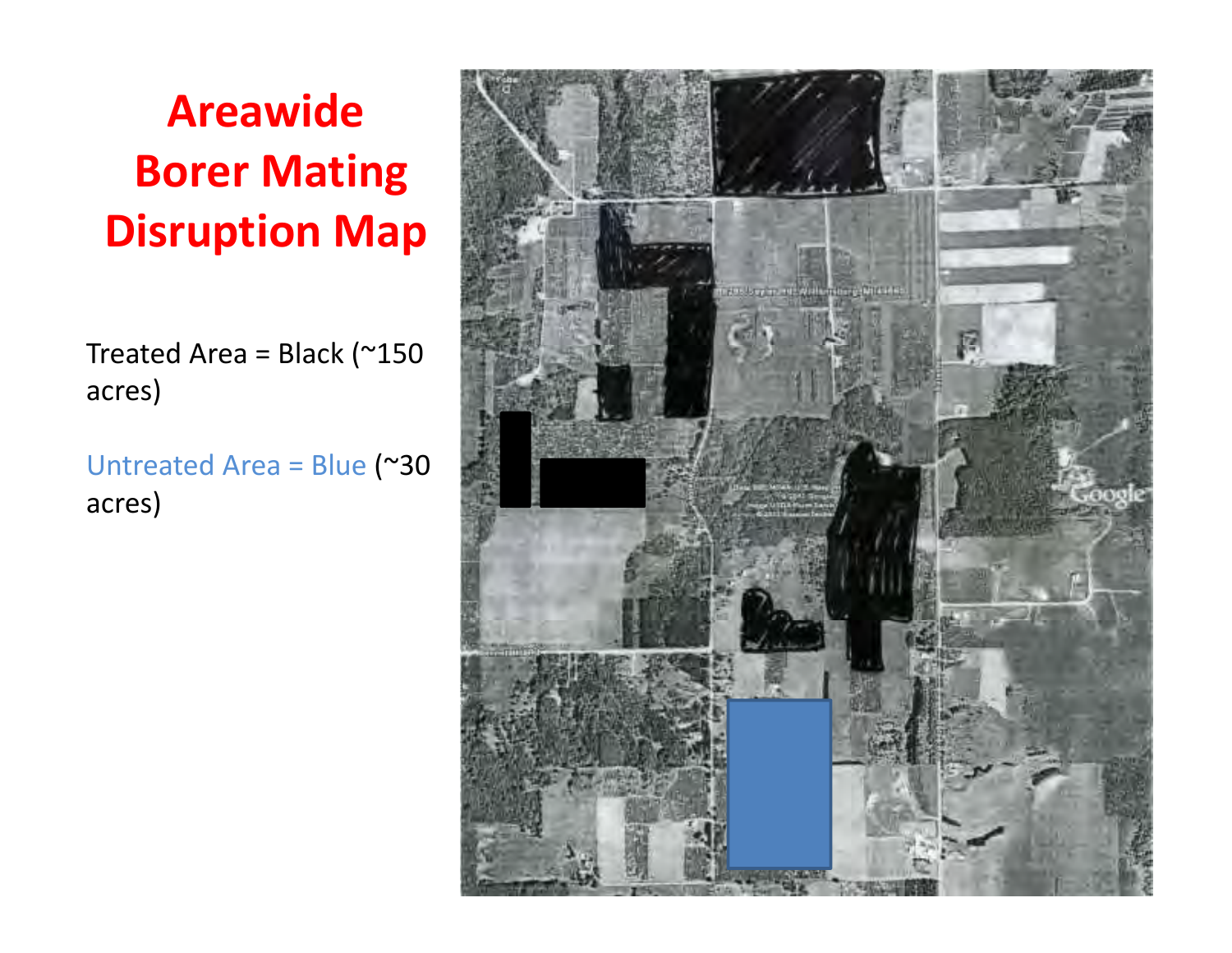#### • Hang pheromone ties **IVIC tilled**

- $\sim$  May 1
- 150 ties/acre
- Treated area:
	- –- 34 baited traps for APB, LPTB, and PTB
- • UTC
	- –- 18 baited traps for 3 species
	- Traps were located adjacent to treated area (6), halfway into UTC block (6), and at furthest edge of UTC block (6)



# **Methods**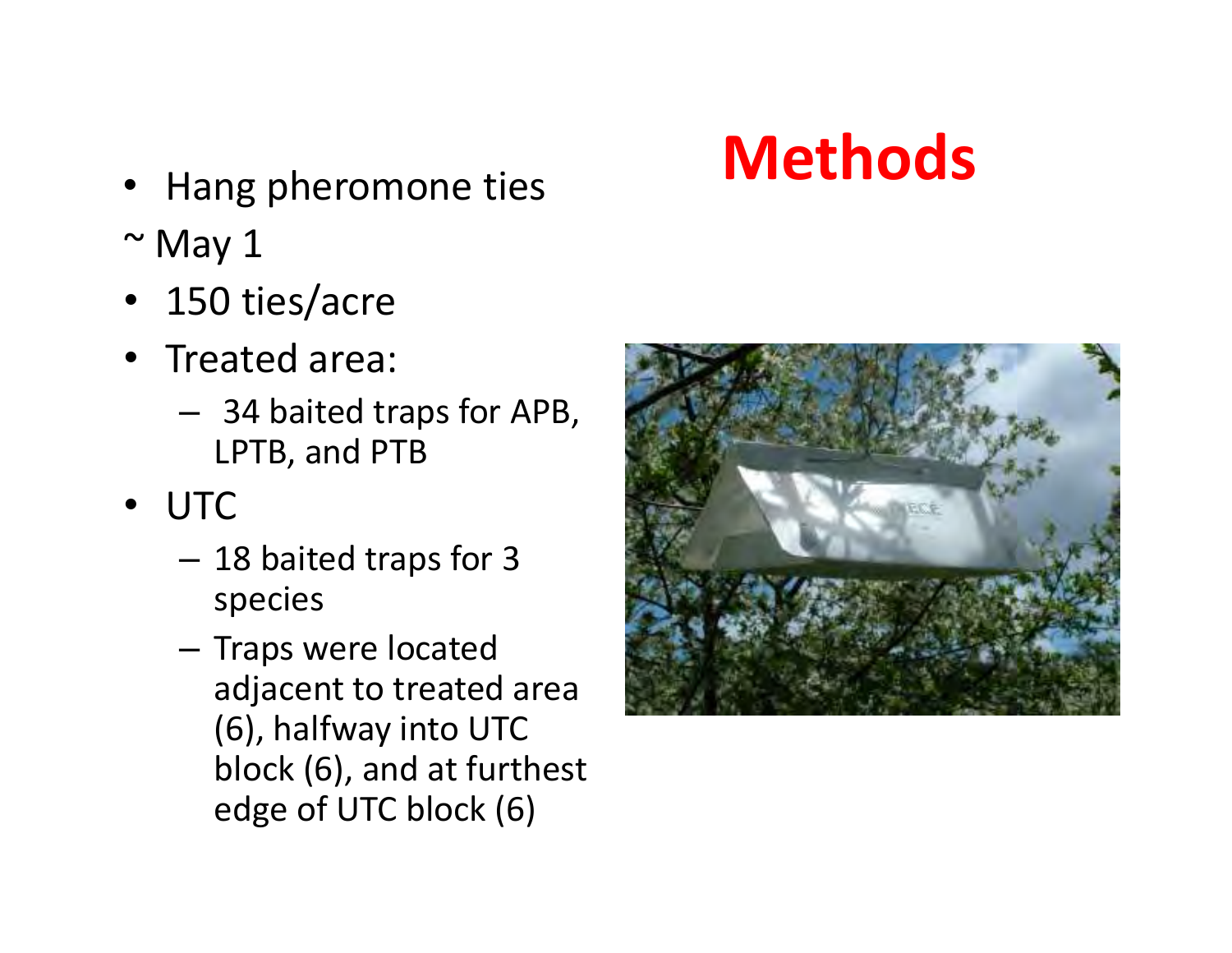## **Methods, cont.**

- •Traps checked weekly from May 15 to Sept. 15
- Larval sampling conducted 3x per season
	- Invasive yet nondestructive sample of trunk, lower scaffolds and graft union
	- – #'s of APB, LPTB and PTB larvae, exuvia, and pupae were recorded

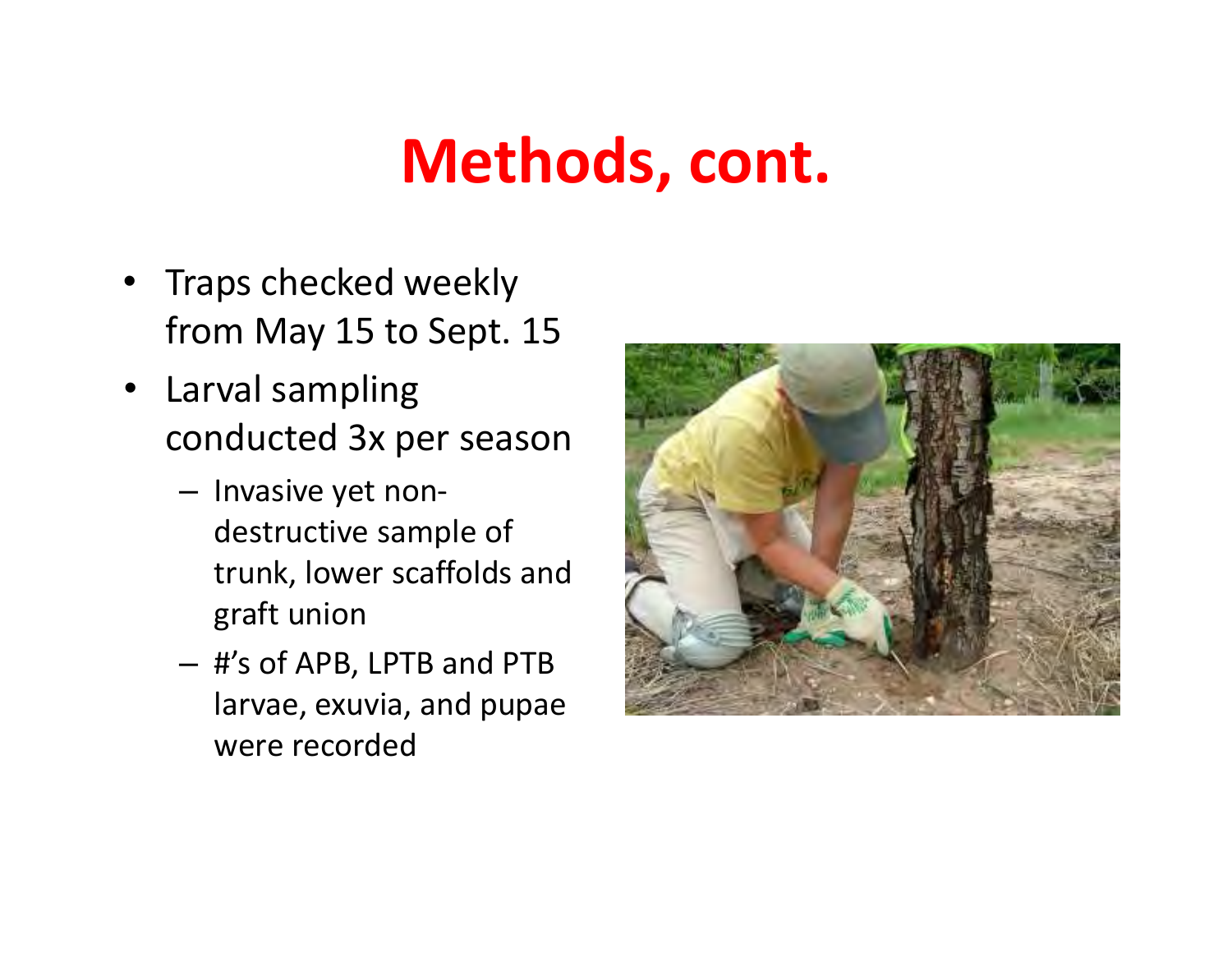





**Larva**

**Pupa**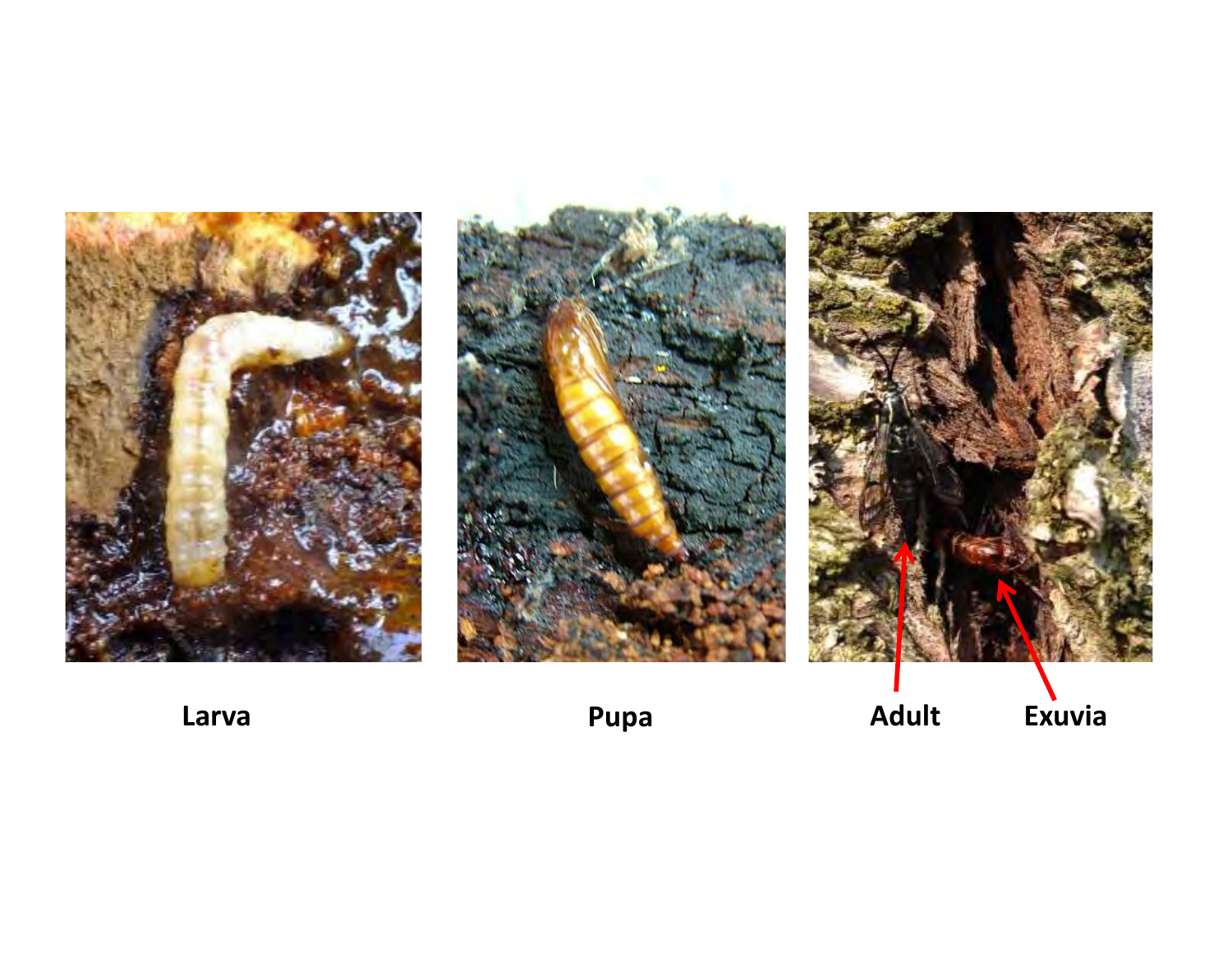### **2013 flight pattern in the UTC**

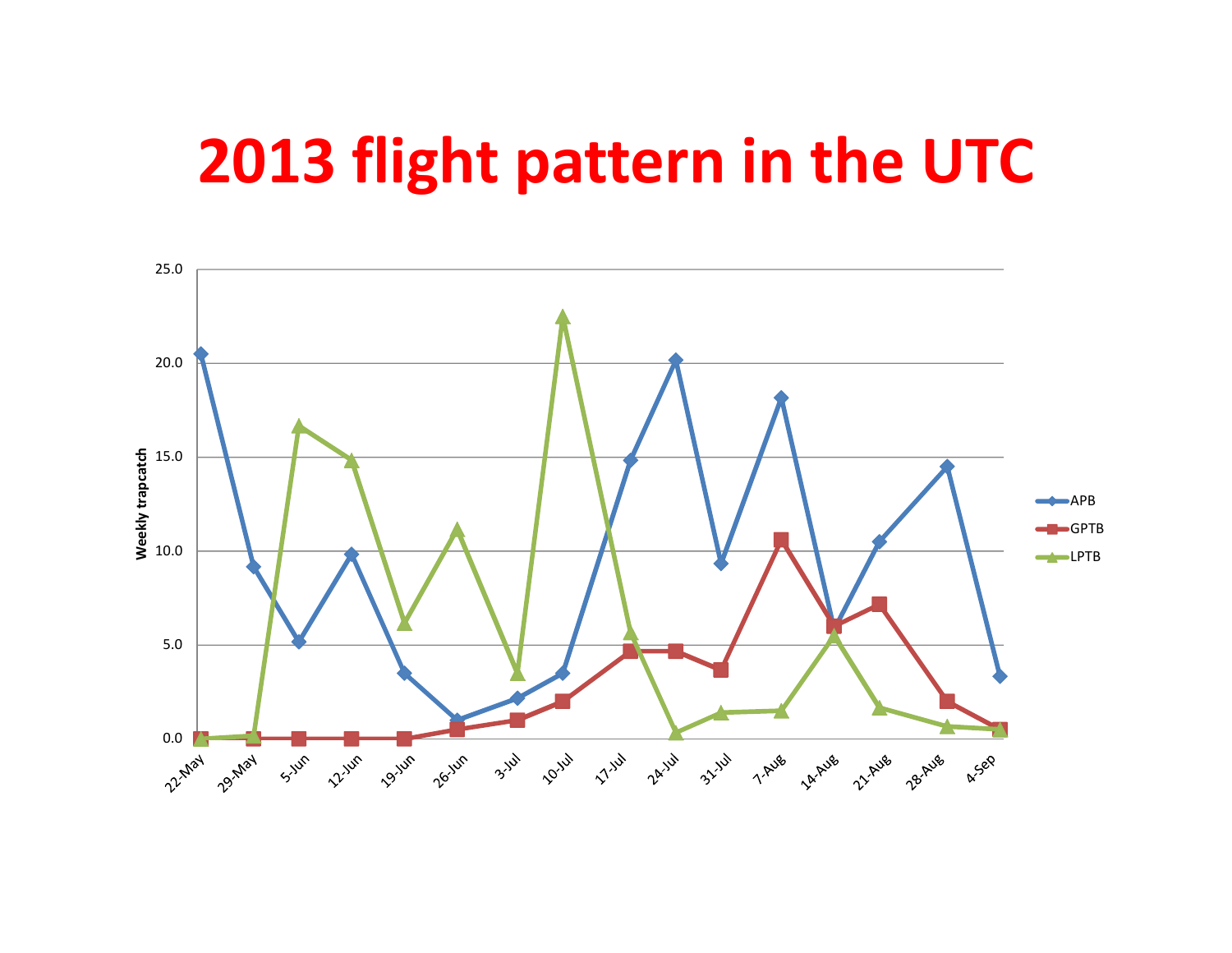#### **Moths Trapped 2011 - <sup>2013</sup>**

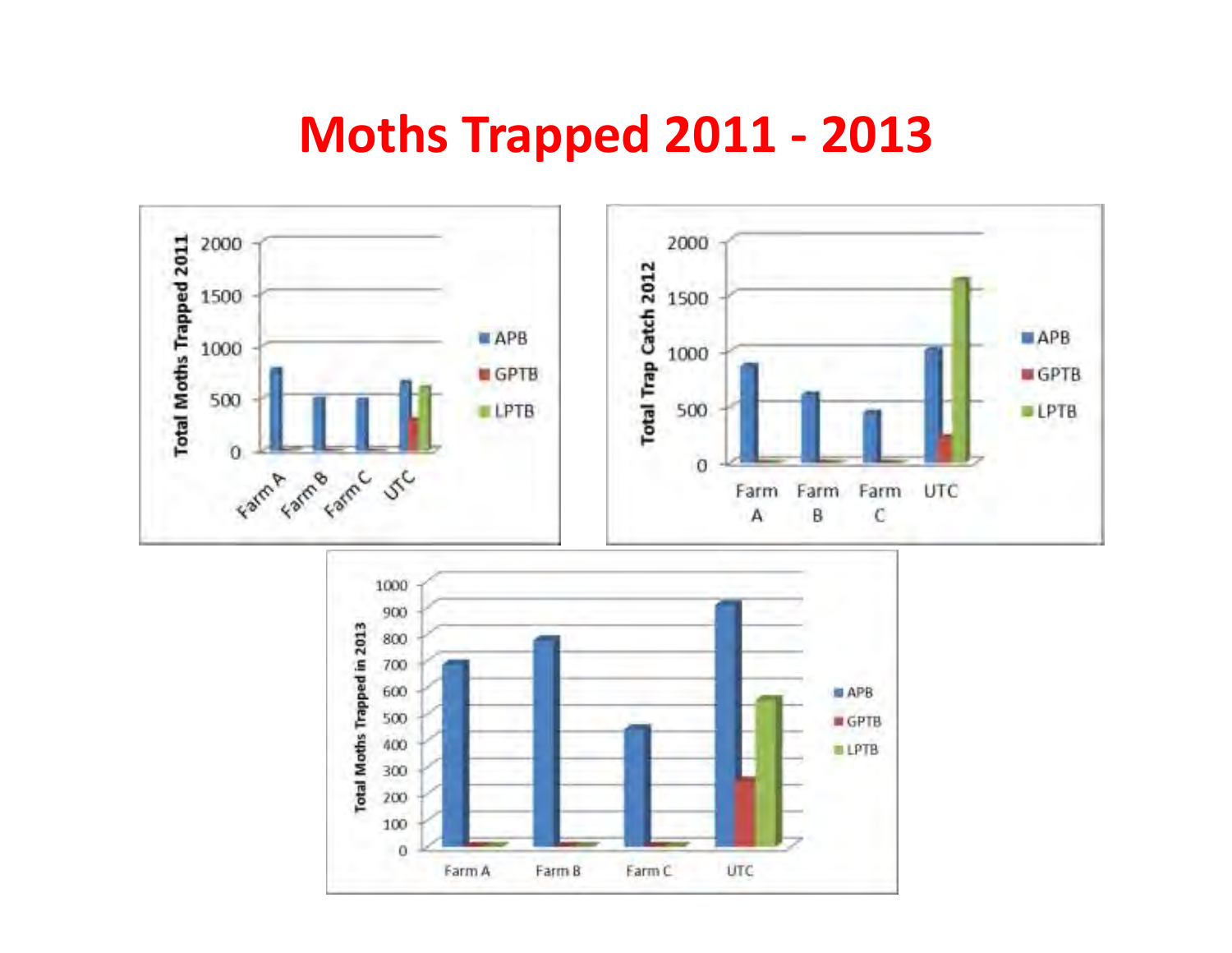### **Larval Samples: PTB**

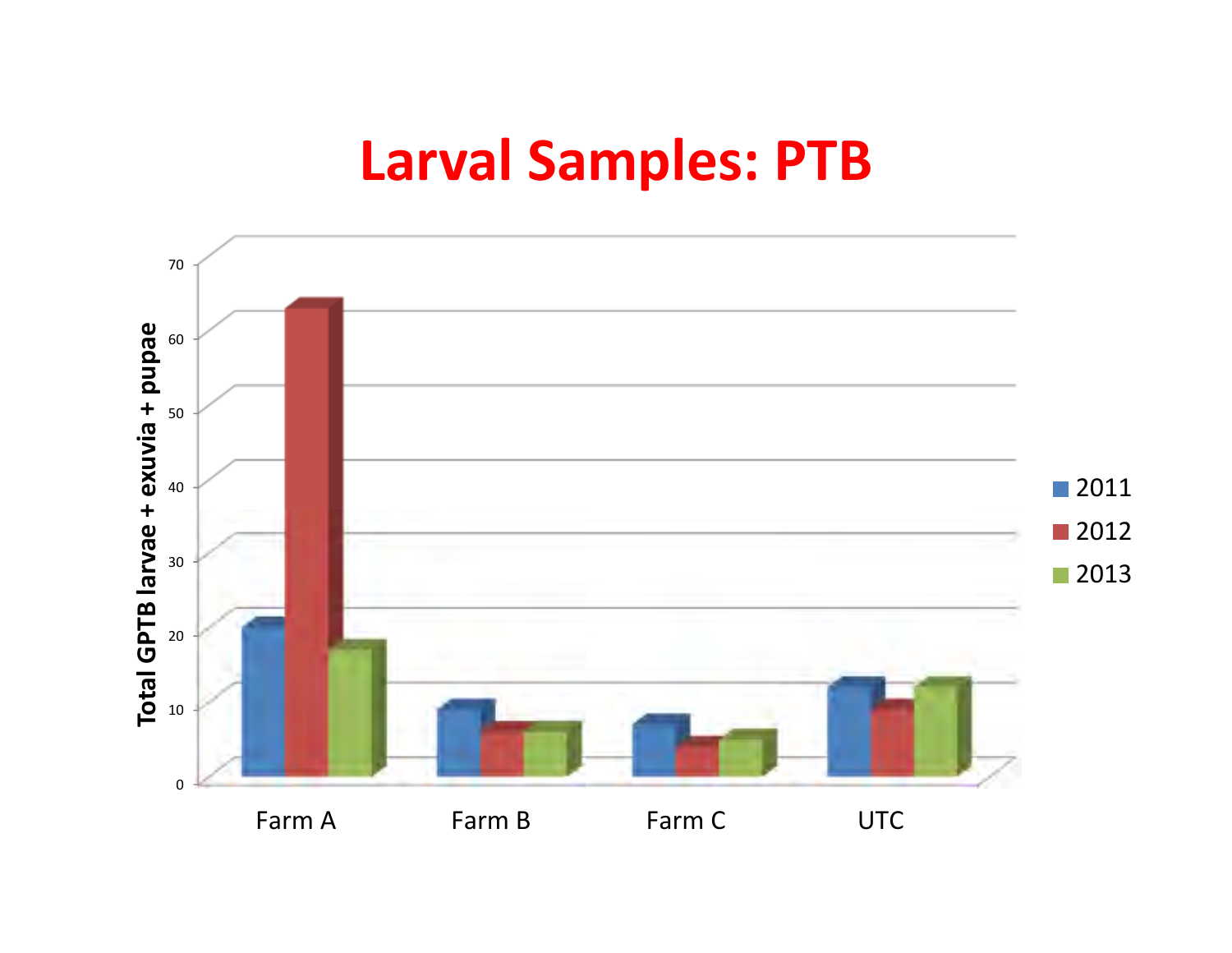#### **Larval Samples: LPTB**

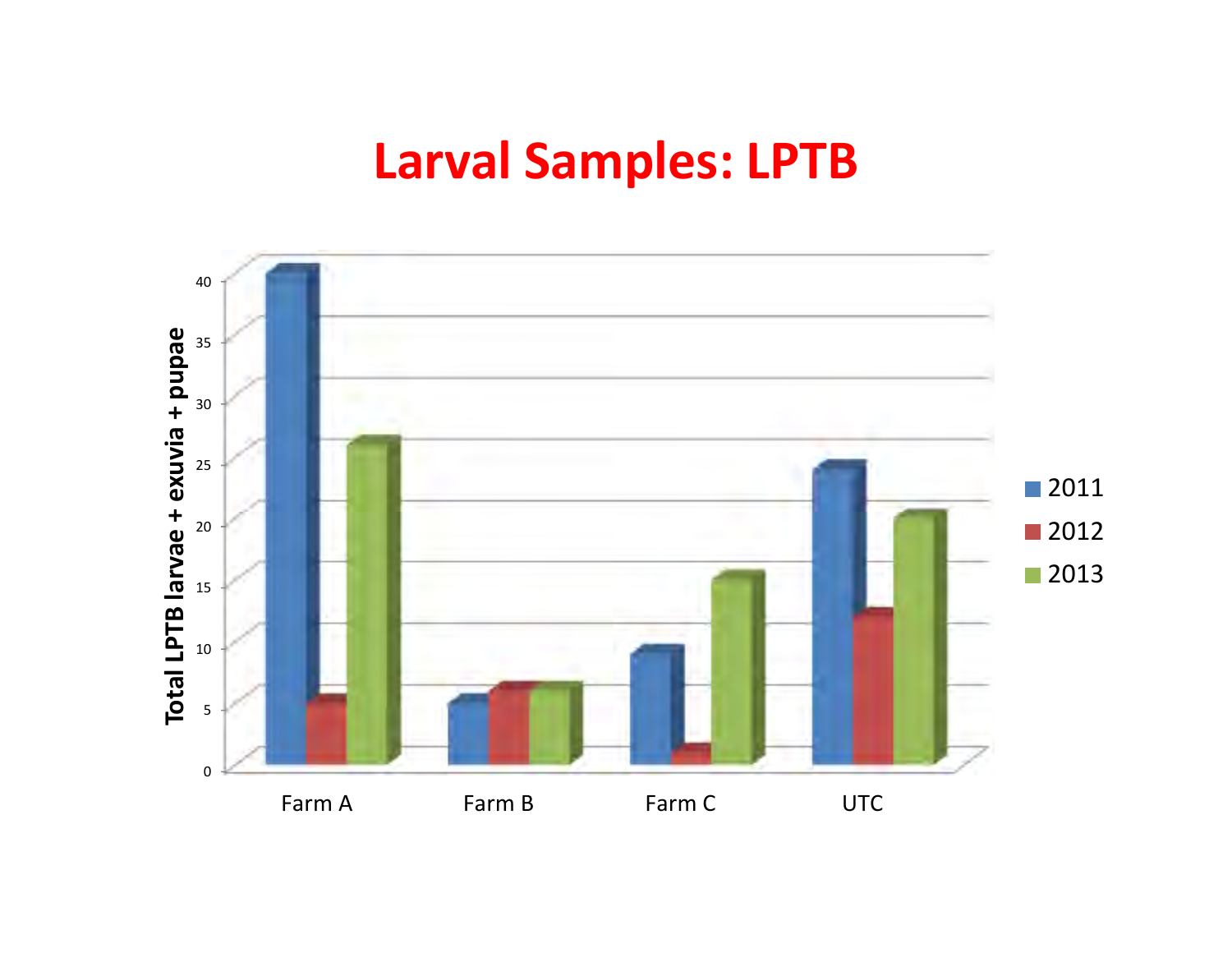#### **Percent of Trees Infested with PTB**

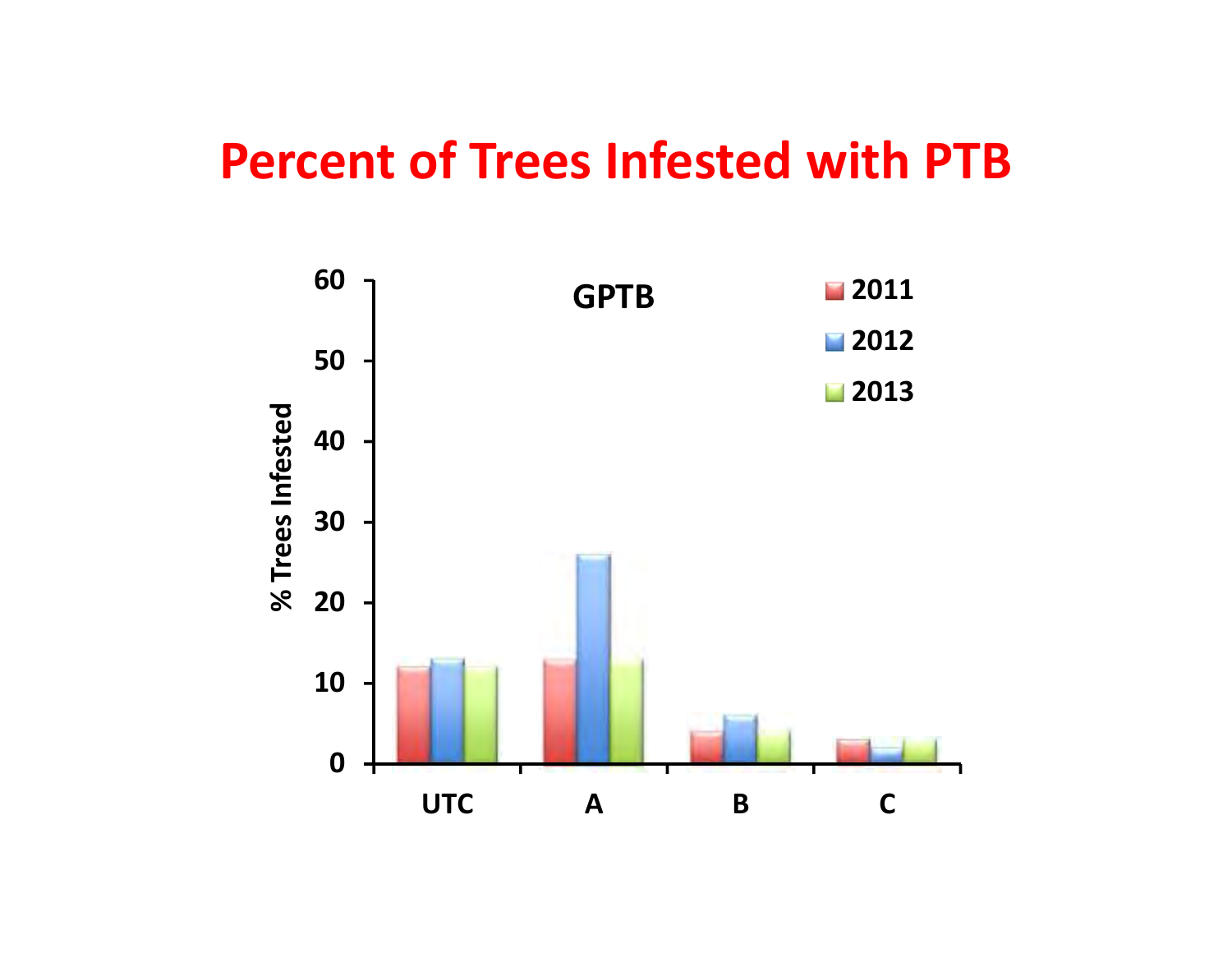### **Percentage of Trees Infested with LPTB**

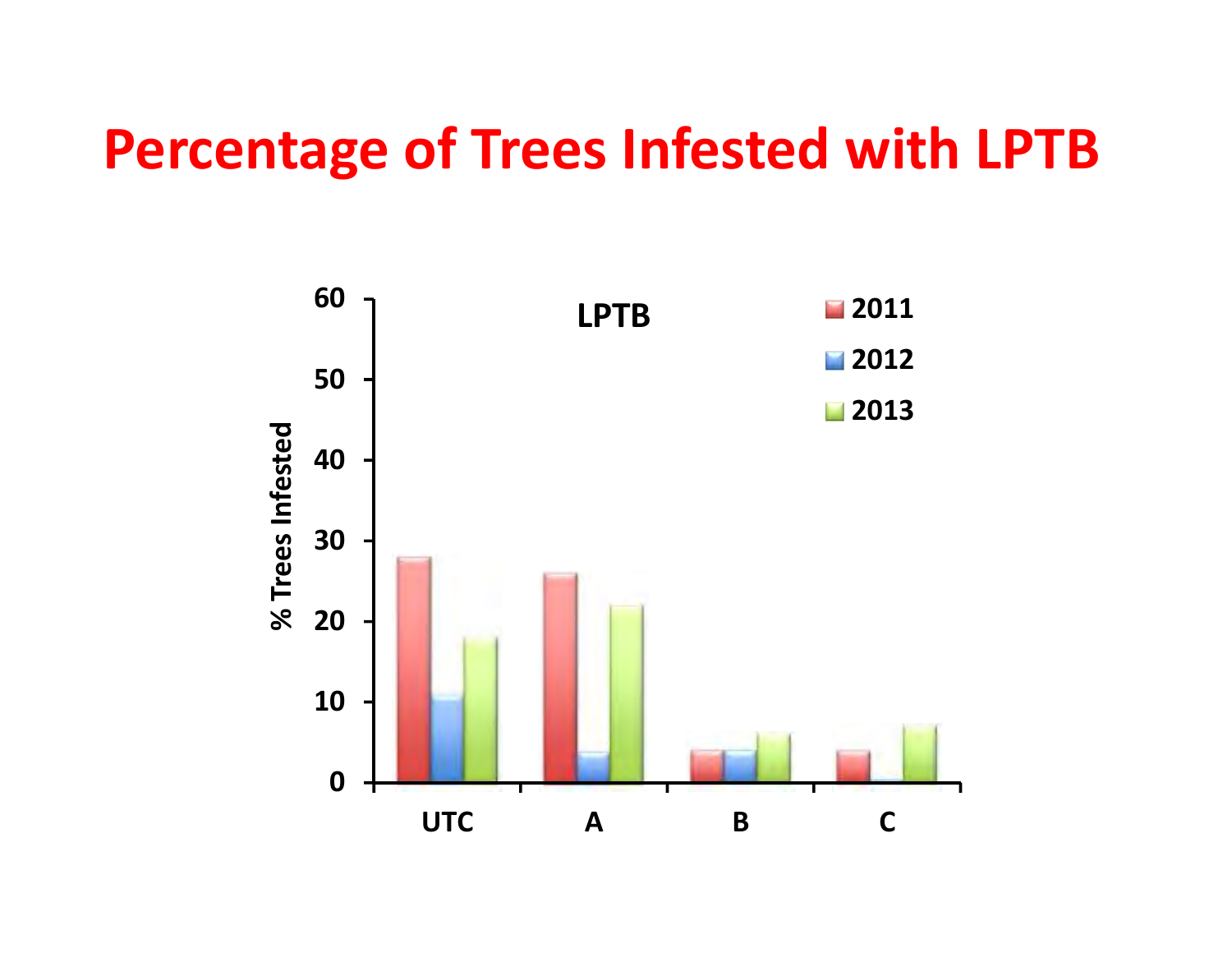#### **Percentage of Trees Infested with APB**

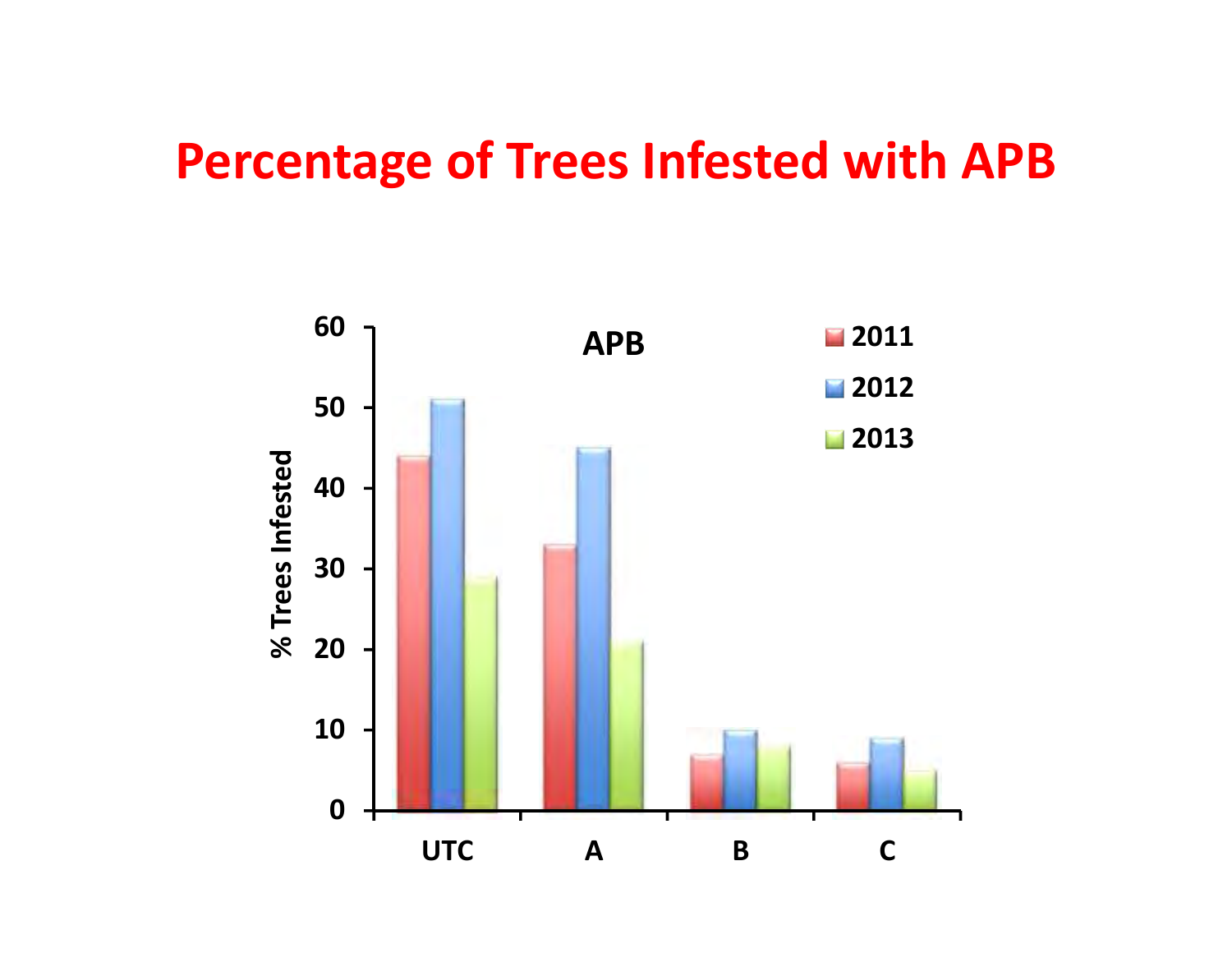### **Economic Considerations**

- •Economics of MD:
	- MD ties: ~\$50/acre
	- $-$  Labor to hang ties:
		- Trained technicians ~80 hours to cover 185 acres
		- 1 tie/tree
		- 0.44 hrs/A x  $$12/hr =$ *\$5.28/A*
		- Total: \$55.28/acre
- • Lorsban application:
	- 3qt/acre: \$31.68/acre
	- One application may not be sufficient to control all three borers due to differences in life cycle
		- May need multiple annual sprays
	- Worker protection issues with spraying OP to runoff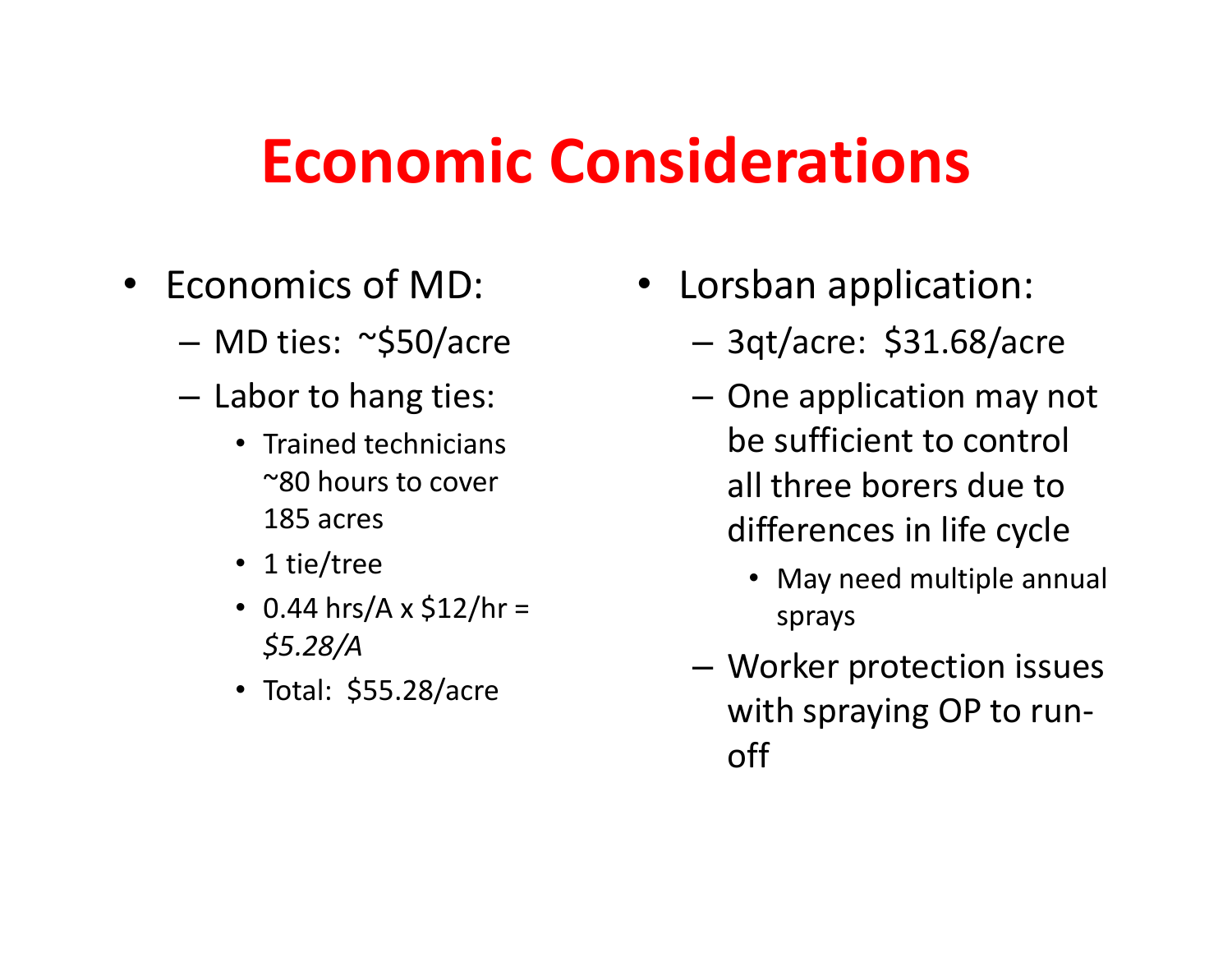#### **Other Considerations**

- Hedging later in the season can remove ties
	- –- Ties typically hung on outside of canopy
- • Ties ended up on fruit processing line at harvest
	- –- Shook ties off trees in 2013
		- 3 years of ties built up on trees in project
		- Processing line was able to pick out ties with high powered magnet

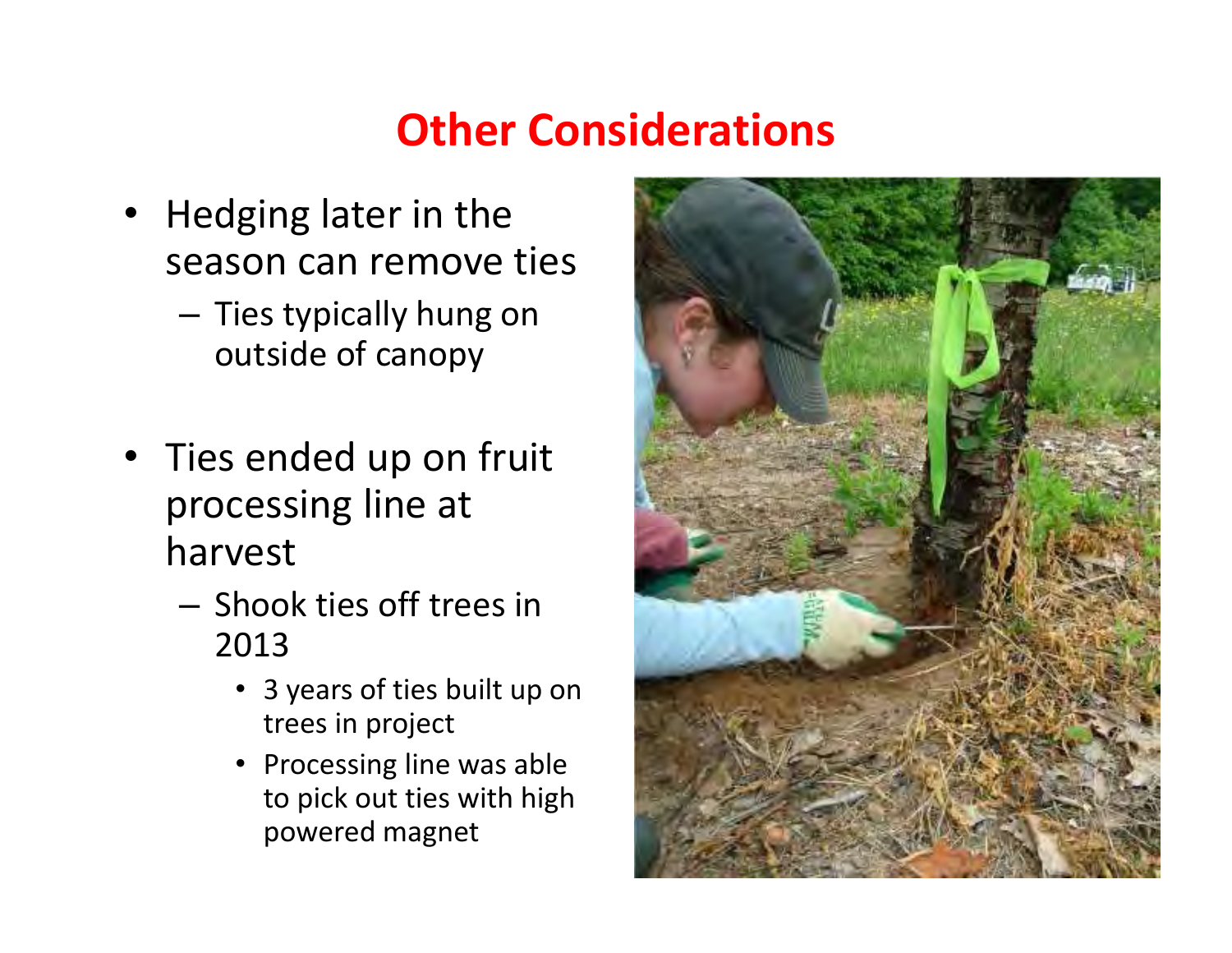## **Conclusions**

- In three years of testing, there were NO differences between orchards with MD compared with the UTC
	- – $-$  Documented adult trap shut down
	- – $-$  No reduction in larval infestation for PTB and LPTB
- Based on these results, MD does not appear to be a valid option
	- – Additionally, MD does not control APB which seems to be most prevelant larvae in this 200+ acres of cherry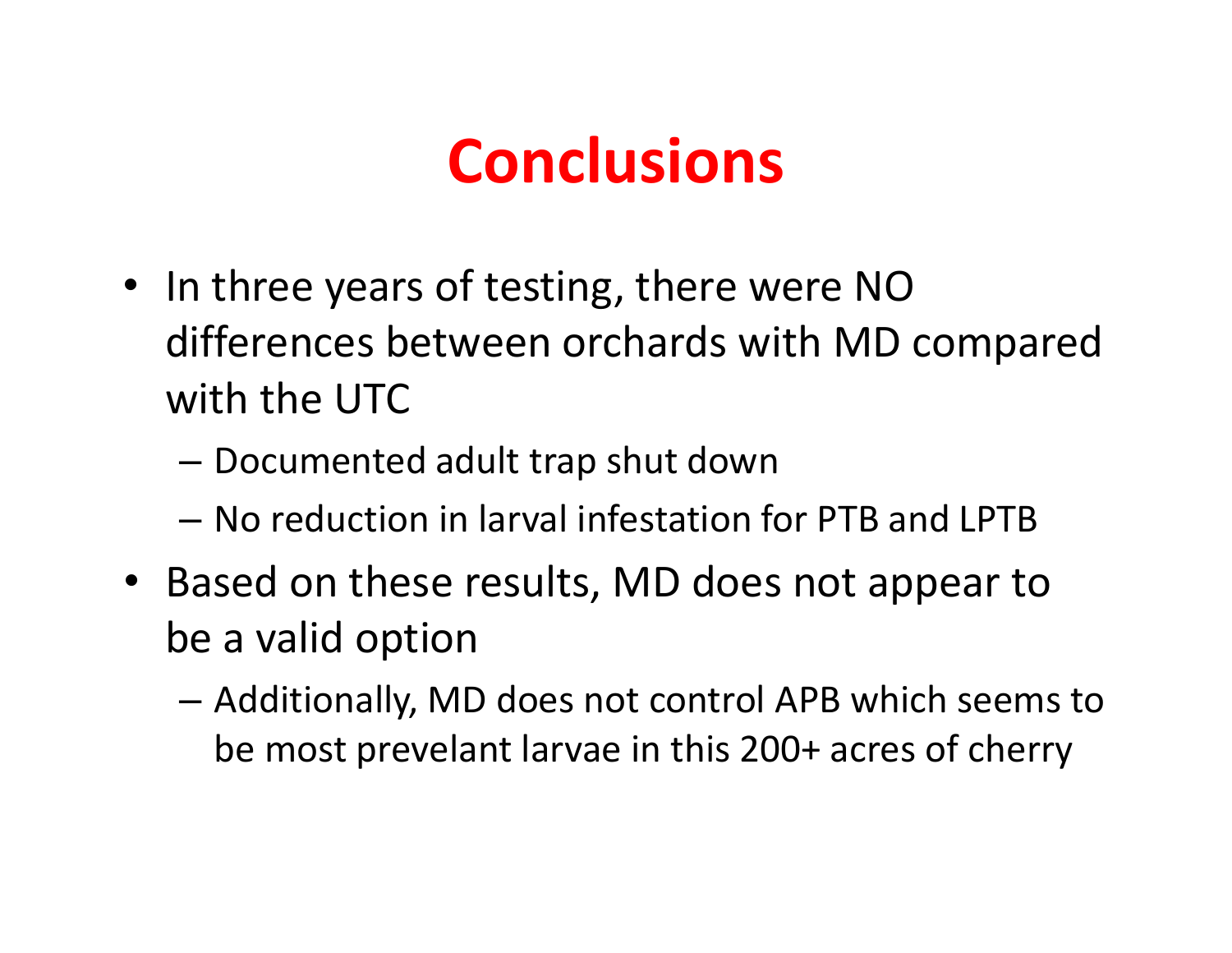### **Future Work**

- •Documented that all borer adults are extremely attracted to their pheromones
	- Future work may include large scale plots with attract and kill that targeting adult moths